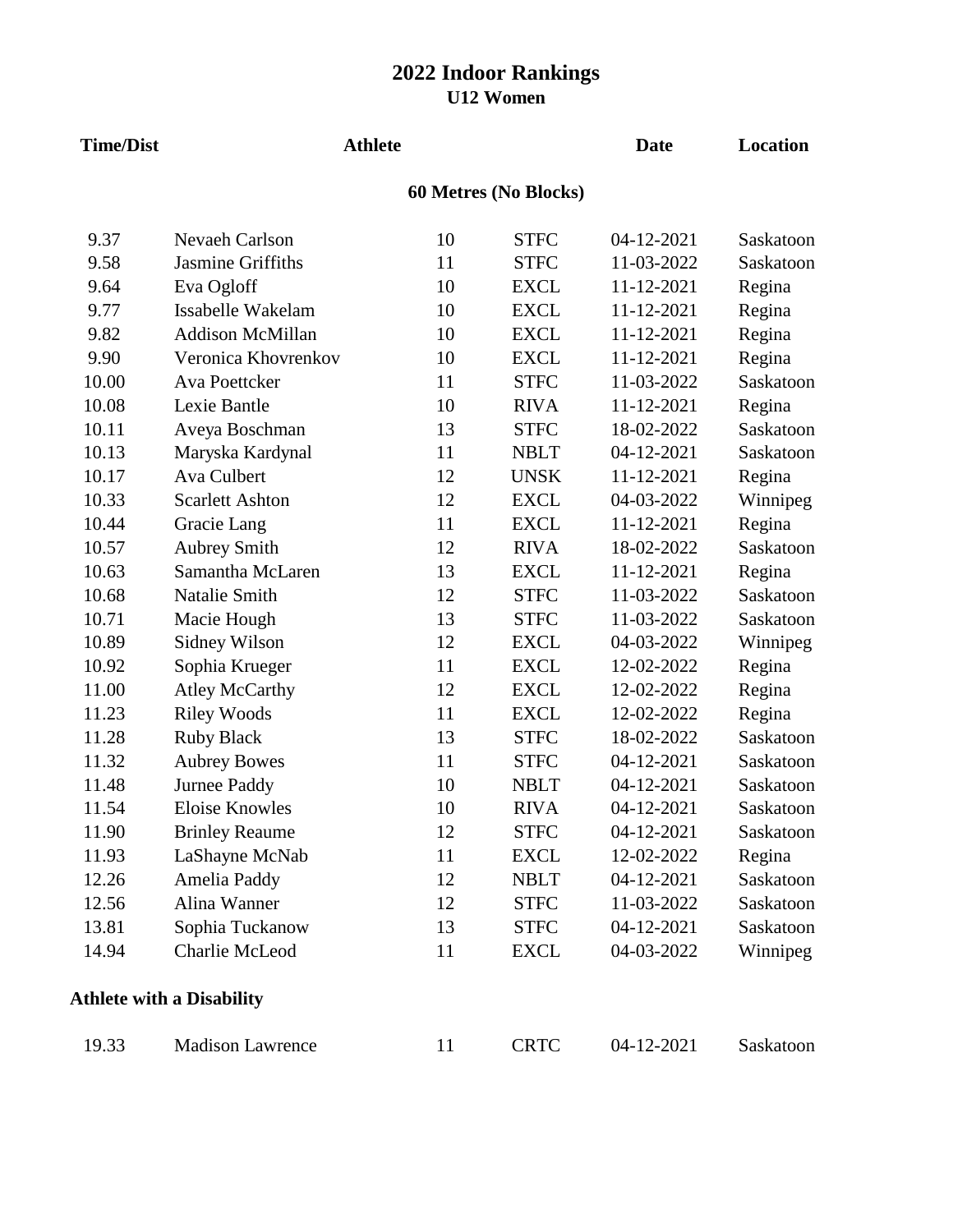| <b>Time/Dist</b> |                        | <b>Athlete</b> |    |             | <b>Date</b> | <b>Location</b> |
|------------------|------------------------|----------------|----|-------------|-------------|-----------------|
|                  |                        |                |    | 150 Metres  |             |                 |
| 25.43            | <b>Charlie McLeod</b>  |                | 11 | <b>EXCL</b> | 04-03-2022  | Winnipeg        |
| 25.50            | <b>Scarlett Ashton</b> |                | 12 | <b>EXCL</b> | 04-03-2022  | Winnipeg        |
| 25.86            | Ava Culbert            |                | 12 | <b>UNSK</b> | 04-03-2022  | Winnipeg        |
| 26.24            | <b>Aubrey Smith</b>    |                | 12 | <b>RIVA</b> | 12-02-2022  | Regina          |
| 27.28            | Sidney Wilson          |                | 12 | <b>EXCL</b> | 04-03-2022  | Winnipeg        |
| 27.60            | <b>Riley Woods</b>     |                | 11 | <b>EXCL</b> | 12-02-2022  | Regina          |
| 27.74            | Sophia Krueger         |                | 11 | <b>EXCL</b> | 04-03-2022  | Winnipeg        |
| 27.85            | Gracie Lang            |                | 11 | <b>EXCL</b> | 12-02-2022  | Regina          |
| 31.26            | LaShayne McNab         |                | 11 | <b>EXCL</b> | 12-02-2022  | Regina          |
|                  |                        |                |    | 600 Metres  |             |                 |
| 2:09.75          | <b>Brooklyn Moore</b>  |                | 10 | <b>LTNL</b> | 11-12-2021  | Regina          |
| 2:13.33          | Zoe Opseth             |                | 10 | <b>EXCL</b> | 11-12-2021  | Regina          |
| 2:13.44          | <b>Aubrey Smith</b>    |                | 12 | <b>RIVA</b> | 11-03-2022  | Saskatoon       |
| 2:13.72          | <b>Madison Moore</b>   |                | 10 | <b>LTNL</b> | 11-12-2021  | Regina          |
| 2:13.99          | Ada-Lyn Horn           |                | 11 | <b>EXCL</b> | 12-02-2022  | Regina          |
| 2:14.09          | <b>Scarlett Ashton</b> |                | 12 | <b>EXCL</b> | 12-02-2022  | Regina          |
| 2:34.25          | Gracie Lang            |                | 11 | <b>EXCL</b> | 12-02-2022  | Regina          |
| 2:40.71          | Sierra Deren           |                | 12 | <b>EXCL</b> | 12-02-2022  | Regina          |
|                  |                        |                |    | 800 Metres  |             |                 |
| 3:11.19          | Lexie Bantle           |                | 10 | <b>RIVA</b> | 04-12-2021  | Saskatoon       |
| 3:12.98          | Mia Verreault          |                | 10 | <b>STFC</b> | 04-12-2021  | Saskatoon       |
| 4:19.14          | Sophia Tuckanow        |                | 13 | <b>STFC</b> | 04-12-2021  | Saskatoon       |
|                  |                        |                |    | 1000 Metres |             |                 |
| 4:00.22          | <b>Brooklyn Moore</b>  |                | 10 | <b>LTNL</b> | 11-12-2021  | Regina          |
| 4:08.88          | <b>Madison Moore</b>   |                | 10 | <b>LTNL</b> | 11-12-2021  | Regina          |
| 4:12.54          | Lexie Bantle           |                | 10 | <b>RIVA</b> | 11-12-2021  | Regina          |
| 4:24.71          | Gracie Lang            |                | 11 | <b>EXCL</b> | 12-02-2022  | Regina          |
| 4:43.25          | Sierra Deren           |                | 12 | <b>UNSK</b> | 12-02-2022  | Regina          |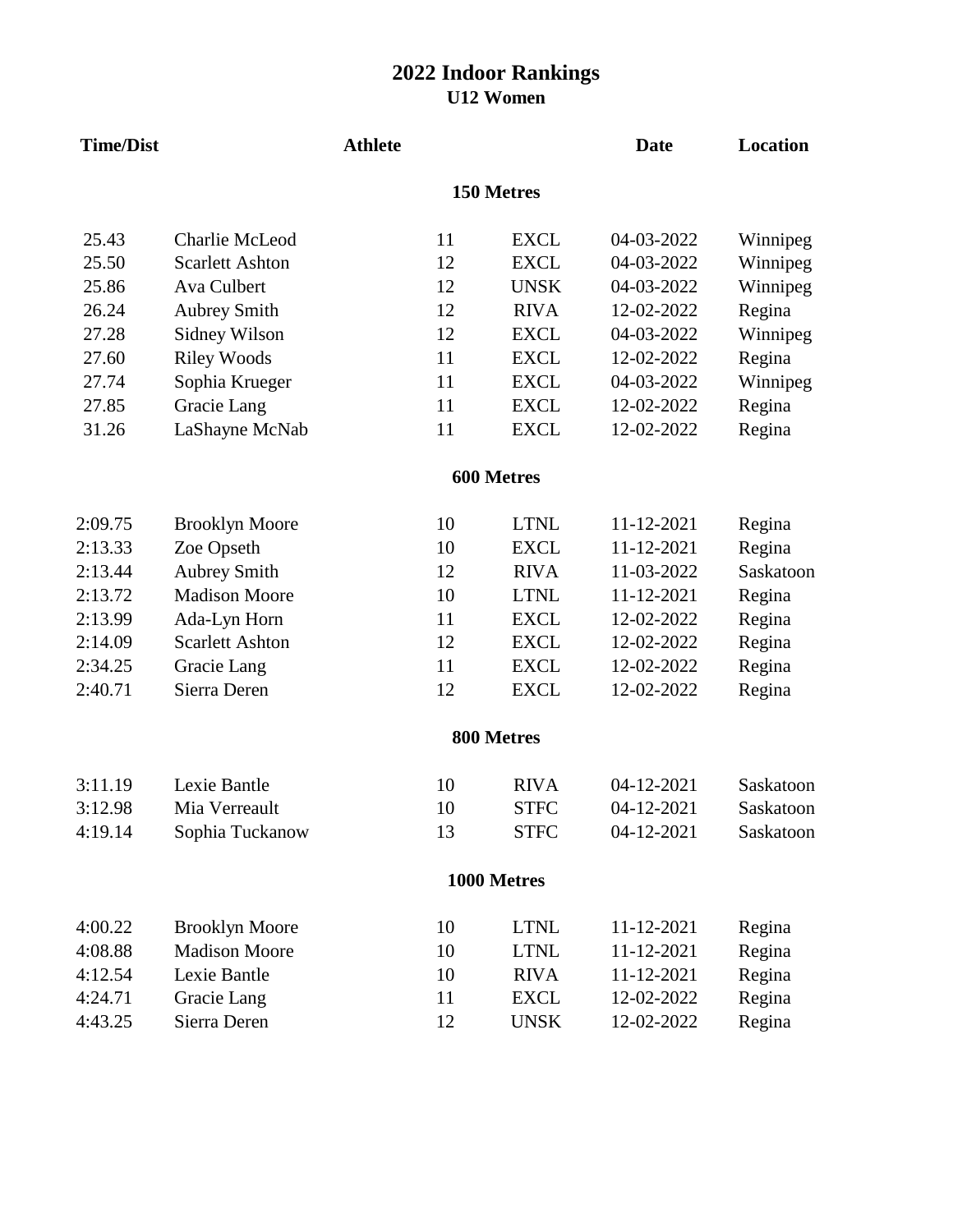| <b>Time/Dist</b>             |                                   | <b>Athlete</b> |                  | <b>Date</b> | Location  |  |  |  |  |
|------------------------------|-----------------------------------|----------------|------------------|-------------|-----------|--|--|--|--|
| 60m Foam Hurdles (No Blocks) |                                   |                |                  |             |           |  |  |  |  |
| 11.47                        | <b>Brynn Anderson</b>             | 10             | <b>STFC</b>      | 04-12-2021  | Saskatoon |  |  |  |  |
| 11.80                        | Nevaeh Carlson                    | 10             | <b>STFC</b>      | 04-12-2021  | Saskatoon |  |  |  |  |
| 12.80                        | Mia Verreault                     | 10             | <b>STFC</b>      | 04-12-2021  | Saskatoon |  |  |  |  |
| 13.54                        | <b>Aubrey Smith</b>               | 12             | <b>RIVA</b>      | 04-12-2021  | Saskatoon |  |  |  |  |
| 14.37                        | <b>Aubrey Bowes</b>               | 11             | <b>STFC</b>      | 04-12-2021  | Saskatoon |  |  |  |  |
| 14.79                        | <b>Brinley Reaume</b>             | 12             | <b>STFC</b>      | 04-12-2021  | Saskatoon |  |  |  |  |
| 17.74                        | Sophia Tuckanow                   | 13             | <b>STFC</b>      | 04-12-2021  | Saskatoon |  |  |  |  |
|                              | 60m Hurdles - 24 inch (No Blocks) |                |                  |             |           |  |  |  |  |
| 11.66                        | Maryska Kardynal                  | 11             | <b>NBLT</b>      | 11-03-2022  | Saskatoon |  |  |  |  |
| 12.03                        | Aveya Boschman                    | 13             | <b>STFC</b>      | 18-02-2022  | Saskatoon |  |  |  |  |
| 12.77                        | <b>Aubrey Smith</b>               | 12             | <b>RIVA</b>      | 18-02-2022  | Saskatoon |  |  |  |  |
| 13.33                        | Macie Hough                       | 13             | <b>STFC</b>      | 18-02-2022  | Saskatoon |  |  |  |  |
| 13.46                        | <b>Aubrey Bowes</b>               | 11             | <b>STFC</b>      | 11-03-2022  | Saskatoon |  |  |  |  |
| 14.52                        | Alina Wanner                      | 12             | <b>STFC</b>      | 11-03-2022  | Saskatoon |  |  |  |  |
|                              |                                   |                | <b>High Jump</b> |             |           |  |  |  |  |
| 1.13m                        | Charlie McLeod                    | 11             | <b>EXCL</b>      | 12-02-2022  | Regina    |  |  |  |  |
| 1.07m                        | Samantha McLaren                  | 13             | <b>EXCL</b>      | 12-02-2022  | Regina    |  |  |  |  |
| 1.05m                        | Ava Culbert                       | 12             | <b>UNSK</b>      | 11-12-2021  | Regina    |  |  |  |  |
| 1.04m                        | <b>Scarlett Ashton</b>            | 12             | <b>EXCL</b>      | 12-02-2022  | Regina    |  |  |  |  |
| 1.01 <sub>m</sub>            | Sidney Wilson                     | 12             | <b>EXCL</b>      | 12-02-2022  | Regina    |  |  |  |  |
| 0.90 <sub>m</sub>            | Amelia Paddy                      | 12             | <b>NBLT</b>      | 12-02-2022  | Regina    |  |  |  |  |
| 0.83m                        | LaShayne McNab                    | 11             | <b>EXCL</b>      | 12-02-2022  | Regina    |  |  |  |  |
| 0.80 <sub>m</sub>            | Zoe Opseth                        | 10             | <b>EXCL</b>      | 11-12-2021  | Regina    |  |  |  |  |
|                              | <b>Long Jump</b>                  |                |                  |             |           |  |  |  |  |
| 3.55m                        | Issabelle Wakelam                 | 10             | <b>EXCL</b>      | 11-12-2021  | Regina    |  |  |  |  |
| 3.52m                        | Veronica Khovrenkov               | 10             | <b>EXCL</b>      | 11-12-2021  | Regina    |  |  |  |  |
| 3.30m                        | Zoe Opseth                        | 10             | <b>EXCL</b>      | 11-12-2021  | Regina    |  |  |  |  |
| 3.29m                        | Jasmine Griffiths                 | 11             | <b>STFC</b>      | 11-03-2022  | Saskatoon |  |  |  |  |
| 3.29m                        | <b>Addison McMillan</b>           | 10             | <b>EXCL</b>      | 11-12-2021  | Regina    |  |  |  |  |
| 3.24m                        | <b>Scarlett Ashton</b>            | 12             | <b>EXCL</b>      | 04-03-2022  | Winnipeg  |  |  |  |  |
| 3.24m                        | Eva Ogloff                        | 10             | <b>EXCL</b>      | 11-12-2021  | Regina    |  |  |  |  |
| 3.19m                        | Maryska Kardynal                  | 11             | <b>NBLT</b>      | 11-03-2022  | Saskatoon |  |  |  |  |
| 3.19m                        | Ava Culbert                       | 12             | <b>UNSK</b>      | 11-12-2021  | Regina    |  |  |  |  |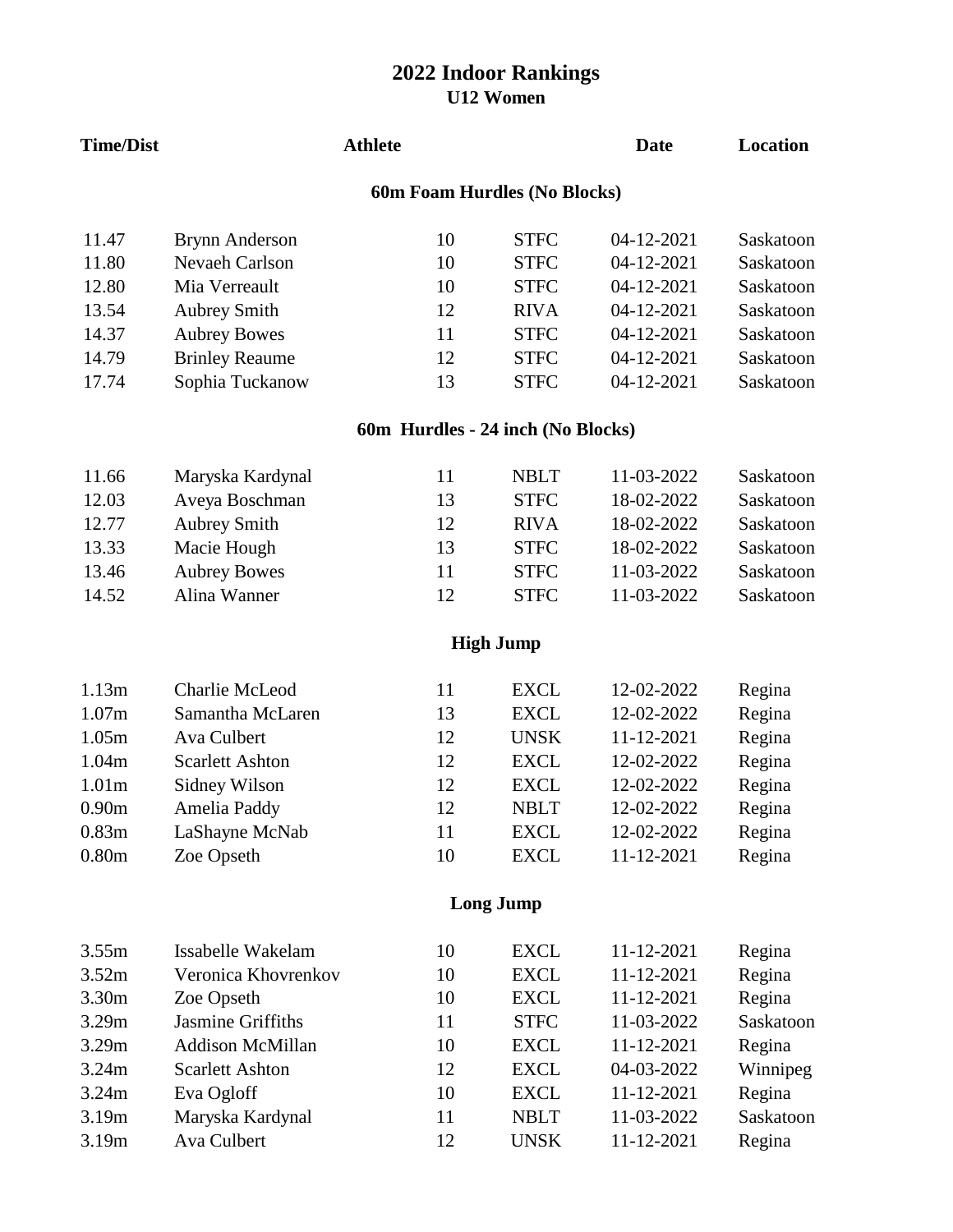| <b>Time/Dist</b>  |                         | <b>Athlete</b> |    |                           | <b>Date</b> | Location  |
|-------------------|-------------------------|----------------|----|---------------------------|-------------|-----------|
|                   |                         |                |    | Long Jump - Cont'd        |             |           |
| 3.17m             | Aveya Boschman          |                | 13 | <b>STFC</b>               | 18-02-2022  | Saskatoon |
| 3.14m             | Charlie McLeod          |                | 11 | <b>EXCL</b>               | 04-03-2022  | Winnipeg  |
| 3.08m             | Lexie Bantle            |                | 10 | <b>RIVA</b>               | 11-12-2021  | Regina    |
| 3.02m             | Samantha McLaren        |                | 13 | <b>EXCL</b>               | 11-12-2021  | Regina    |
| 3.01 <sub>m</sub> | Sidney Wilson           |                | 12 | <b>EXCL</b>               | 11-12-2021  | Regina    |
| 2.96m             | Ava Poettcker           |                | 11 | <b>STFC</b>               | 11-03-2022  | Saskatoon |
| 2.87m             | Sophia Krueger          |                | 11 | <b>EXCL</b>               | 12-02-2022  | Regina    |
| 2.79m             | <b>Atley McCarthy</b>   |                | 12 | <b>EXCL</b>               | 12-02-2022  | Regina    |
| 2.78m             | Gracie Lang             |                | 11 | <b>EXCL</b>               | 12-02-2022  | Regina    |
| 2.75m             | <b>Natalie Smith</b>    |                | 12 | <b>STFC</b>               | 11-03-2022  | Saskatoon |
| 2.72m             | <b>Riley Woods</b>      |                | 11 | <b>EXCL</b>               | 12-02-2022  | Regina    |
| 2.59m             | <b>Aubrey Smith</b>     |                | 12 | <b>RIVA</b>               | 18-02-2022  | Saskatoon |
| 2.22m             | LaShayne McNab          |                | 11 | <b>EXCL</b>               | 12-02-2022  | Regina    |
| 1.87m             | Alina Wanner            |                | 12 | <b>STFC</b>               | 11-03-2022  | Saskatoon |
|                   |                         |                |    | <b>Standing Long Jump</b> |             |           |
| 1.34m             | <b>Aubrey Smith</b>     |                | 12 | <b>RIVA</b>               | 05-03-2022  | Edmonton  |
|                   |                         |                |    | <b>Shot Put</b>           |             |           |
| 6.33m             | <b>Nevaeh Carlson</b>   |                | 10 | <b>STFC</b>               | 28-01-2022  | Saskatoon |
| 5.50m             | Eva Ogloff              |                | 10 | <b>EXCL</b>               | 11-12-2021  | Regina    |
| 5.37m             | Issabelle Wakelam       |                | 10 | <b>EXCL</b>               | 11-12-2021  | Regina    |
| 5.15m             | Ava Culbert             |                | 12 | <b>UNSK</b>               | 04-03-2022  | Winnipeg  |
| 5.08m             | Lexie Bantle            |                | 10 | <b>RIVA</b>               | 11-12-2021  | Regina    |
| 4.68m             | Sidney Wilson           |                | 12 | <b>EXCL</b>               | 11-12-2021  | Regina    |
| 4.58m             | <b>Addison McMillan</b> |                | 10 | <b>EXCL</b>               | 11-12-2021  | Regina    |
| 4.45m             | <b>Atley McCarthy</b>   |                | 12 | <b>UNSK</b>               | 12-02-2022  | Regina    |
| 4.29m             | Amelia Paddy            |                | 12 | <b>NBLT</b>               | 12-02-2022  | Regina    |
| 4.28m             | Veronica Khovrenkov     |                | 10 | <b>EXCL</b>               | 11-12-2021  | Regina    |
| 4.11m             | Sophia Krueger          |                | 11 | <b>EXCL</b>               | 04-03-2022  | Winnipeg  |
| 4.04m             | Gracie Lang             |                | 11 | <b>EXCL</b>               | 12-02-2022  | Regina    |
| 3.93m             | <b>Riley Woods</b>      |                | 11 | <b>EXCL</b>               | 12-02-2022  | Regina    |
| 3.93m             | Samantha McLaren        |                | 13 | <b>EXCL</b>               | 12-02-2022  | Regina    |
| 3.83m             | LaShayne McNab          |                | 11 | <b>EXCL</b>               | 12-02-2022  | Regina    |
| 3.55m             | <b>Aubrey Smith</b>     |                | 12 | <b>RIVA</b>               | 12-02-2022  | Regina    |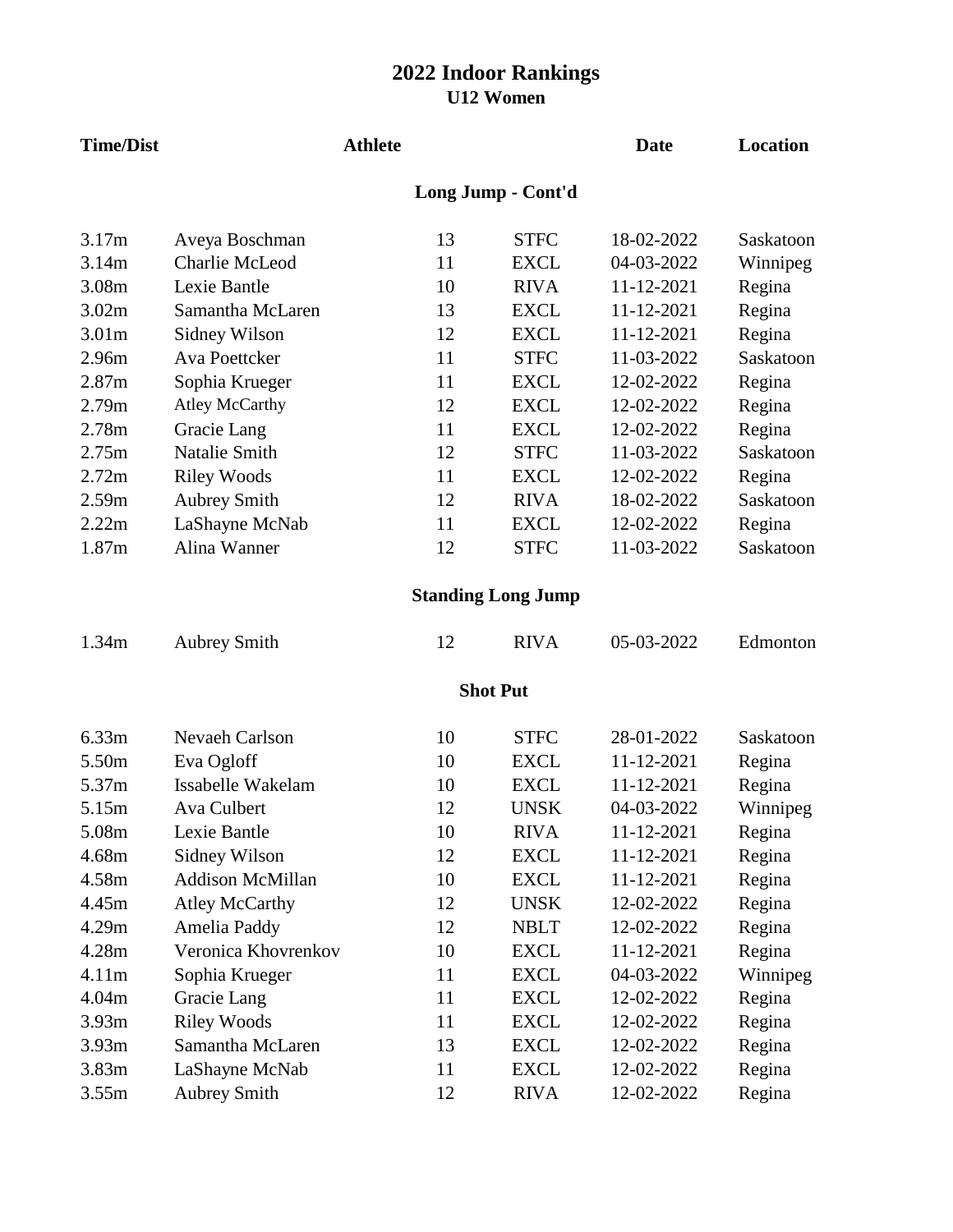| <b>Time/Dist</b> |                       | <b>Athlete</b> |    |                        | <b>Date</b> | <b>Location</b> |
|------------------|-----------------------|----------------|----|------------------------|-------------|-----------------|
|                  |                       |                |    | <b>Speed Triathlon</b> |             |                 |
| 443              | Samantha McLaren      |                | 13 | <b>EXCL</b>            | 12-02-2022  | Regina          |
| 439              | Gracie Lang           |                | 11 | EXCL                   | 12-02-2022  | Regina          |
| 408              | <b>Atley McCarthy</b> |                | 12 | <b>EXCL</b>            | 12-02-2022  | Regina          |
| 400              | Sophia Krueger        |                | 11 | <b>EXCL</b>            | 12-02-2022  | Regina          |
| 396              | Sidney Wilson         |                | 12 | <b>EXCL</b>            | 12-02-2022  | Regina          |
| 375              | <b>Aubrey Smith</b>   |                | 12 | <b>RIVA</b>            | 12-02-2022  | Regina          |
| 334              | <b>Riley Woods</b>    |                | 11 | EXCL                   | 12-02-2022  | Regina          |
| 194              | LaShayne McNab        |                | 11 | <b>EXCL</b>            | 12-02-2022  | Regina          |
| 164              | Amelia Paddy          |                | 12 | <b>NBLT</b>            | 12-02-2022  | Regina          |
|                  |                       |                |    | <b>Tetrathlon</b>      |             |                 |
| 333              | <b>Aubrey Smith</b>   |                | 12 | <b>RIVA</b>            | 05-03-2022  | Edmonton        |